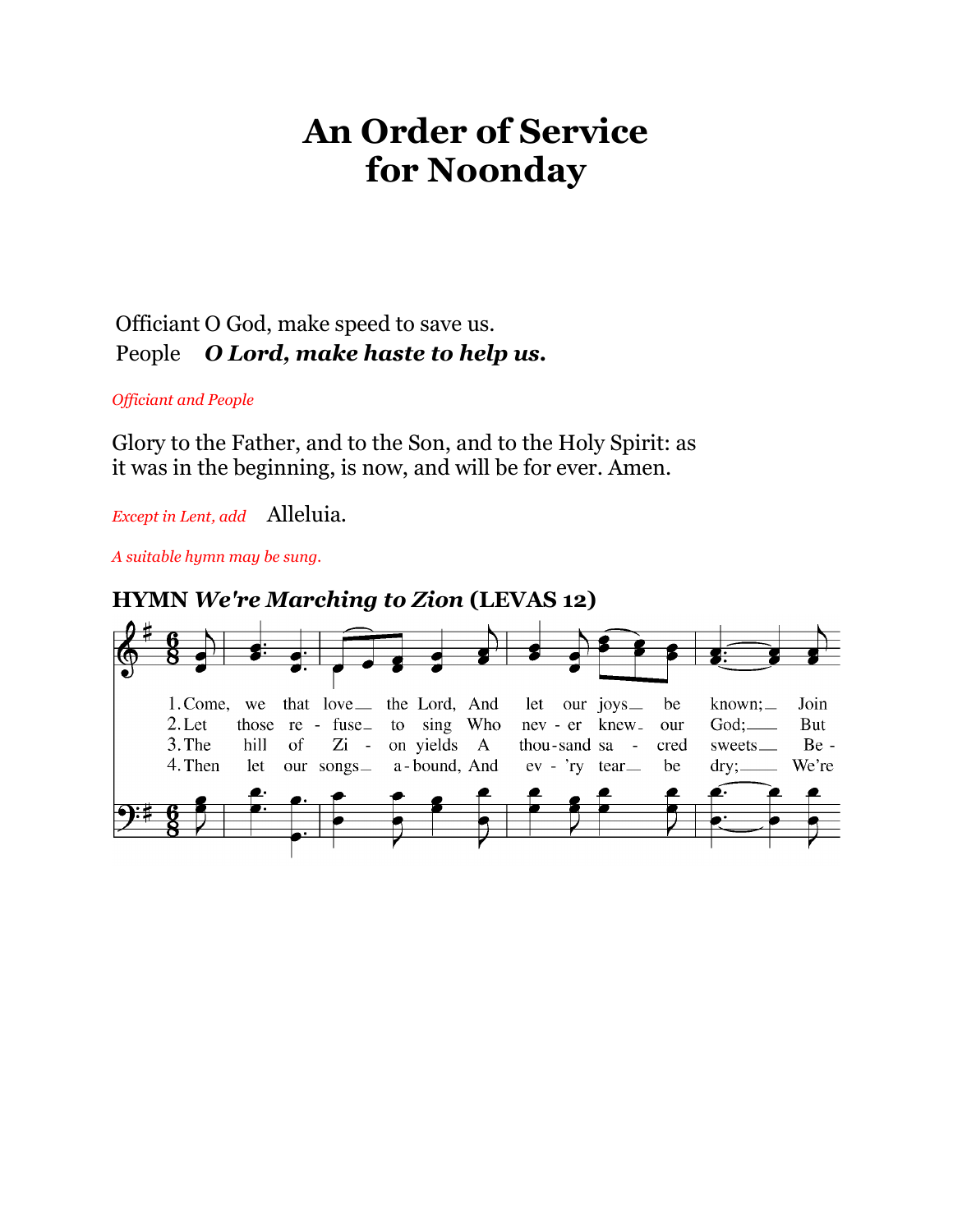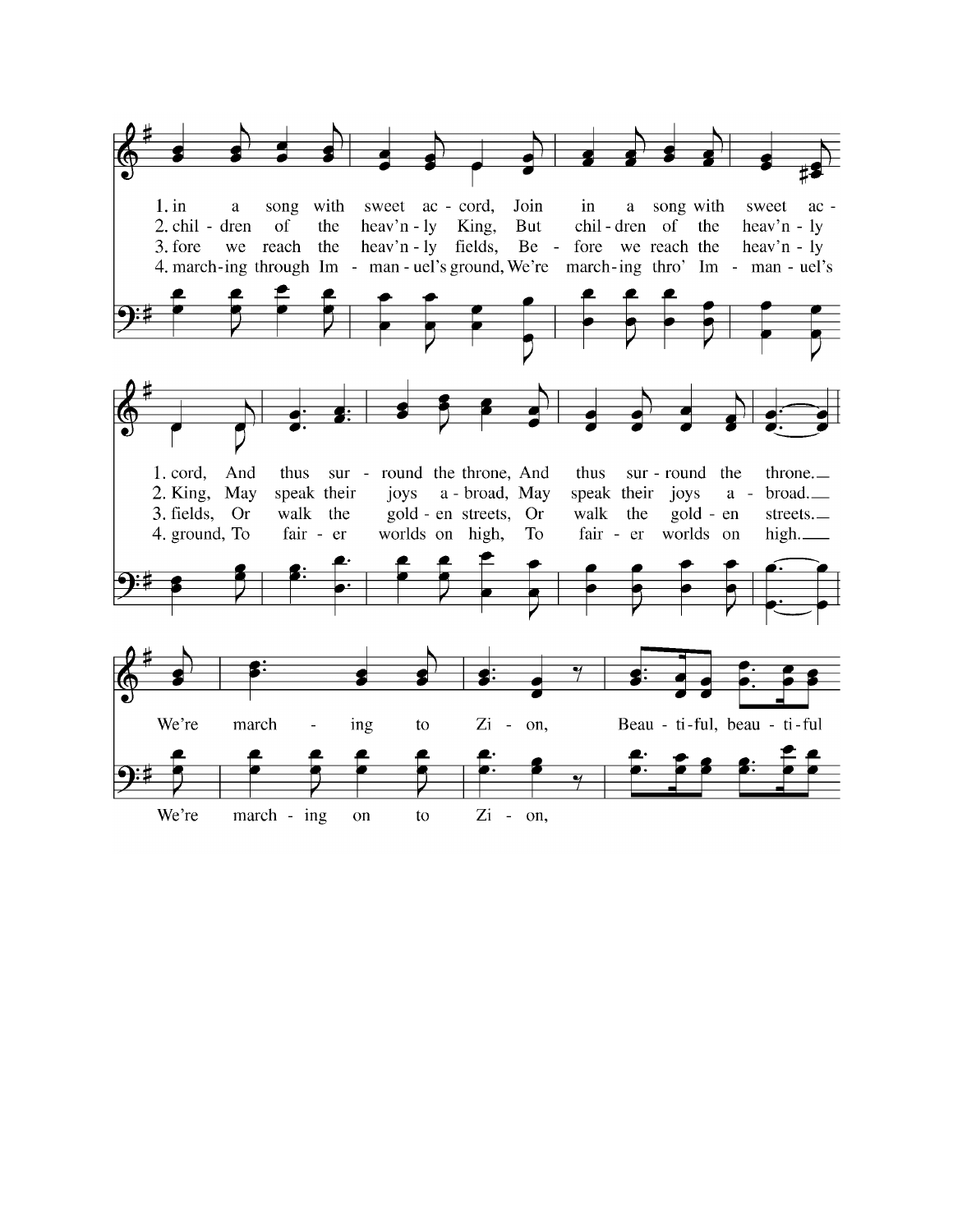

**Psalm 121** Levavi oculos

- 1 I lift up my eyes to the hills; \* from where is my help to come?
- 2 My help comes from the LORD, \* the maker of heaven and earth.
- 3 He will not let your foot be moved \* and he who watches over you will not fall asleep.
- 4 Behold, he who keeps watch over Israel \* shall neither slumber nor sleep;
- 5 The LORD himself watches over you; \* the LORD is your shade at your right hand,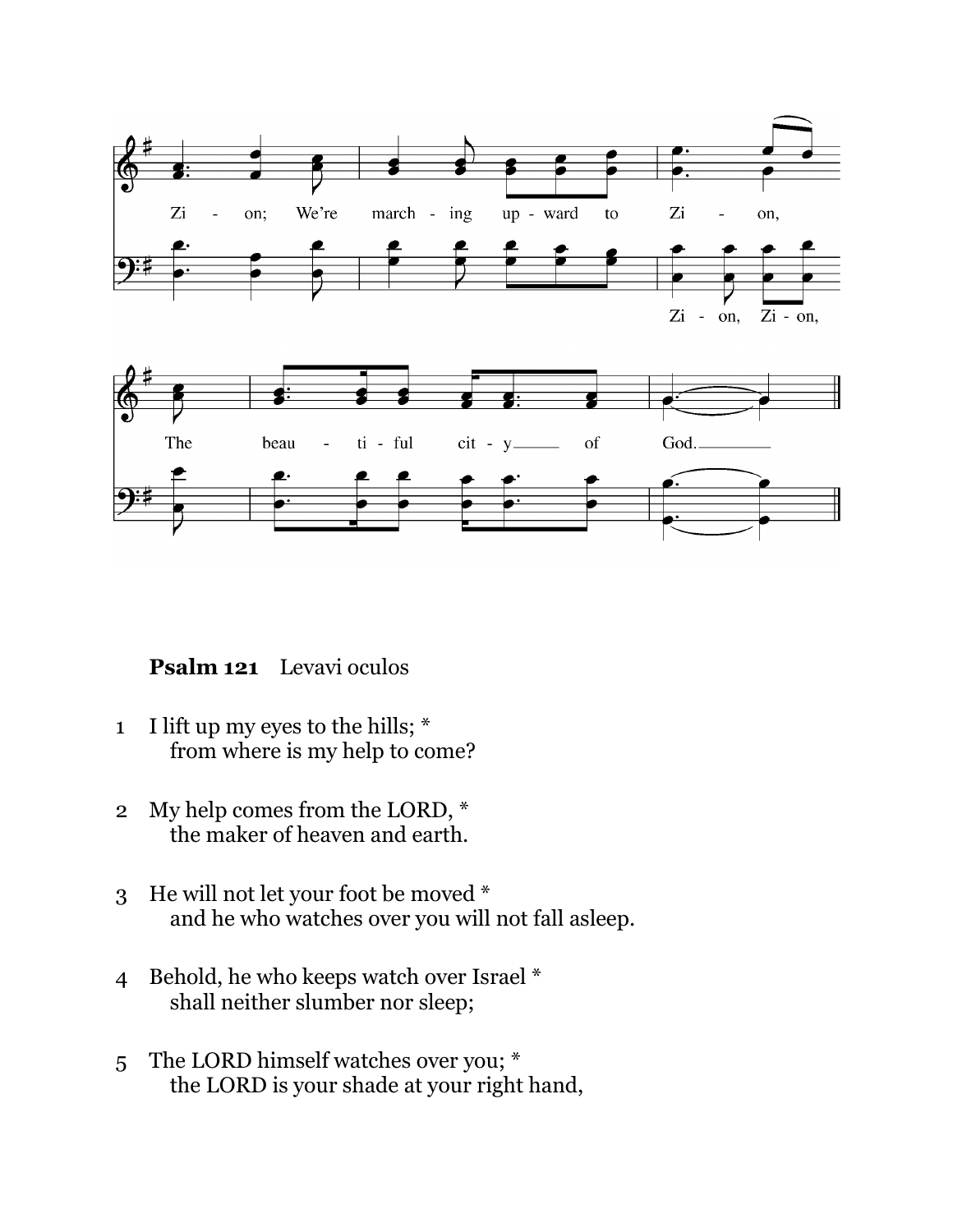- 6 So that the sun shall not strike you by day, \* nor the moon by night.
- 7 The LORD shall preserve you from all evil; \* it is he who shall keep you safe.
- 8 The LORD shall watch over your going out and your coming in, \* from this time forth for evermore.

*At the end of the Psalms is sung or said*

Glory to the Father, and to the Son, and to the Holy Spirit: \* as it was in the beginning, is now, and will be for ever. Amen.

*One of the following, or some other suitable passage of Scripture, is read*

If anyone is in Christ he is a new creation; the old has passed away, behold the new has come. All this is from God, who through Christ reconciled us to himself and gave us the ministry of reconciliation. *2 Corinthians 5:17-18*

## People *Thanks be to God.*

*A meditation, silent or spoken, may follow.*

*The Officiant then begins the Prayers*

Lord, have mercy. *Christ, have mercy.* Lord, have mercy.

*Officiant and People*

Our Father, who art in heaven, hallowed be thy Name, thy kingdom come, thy will be done,